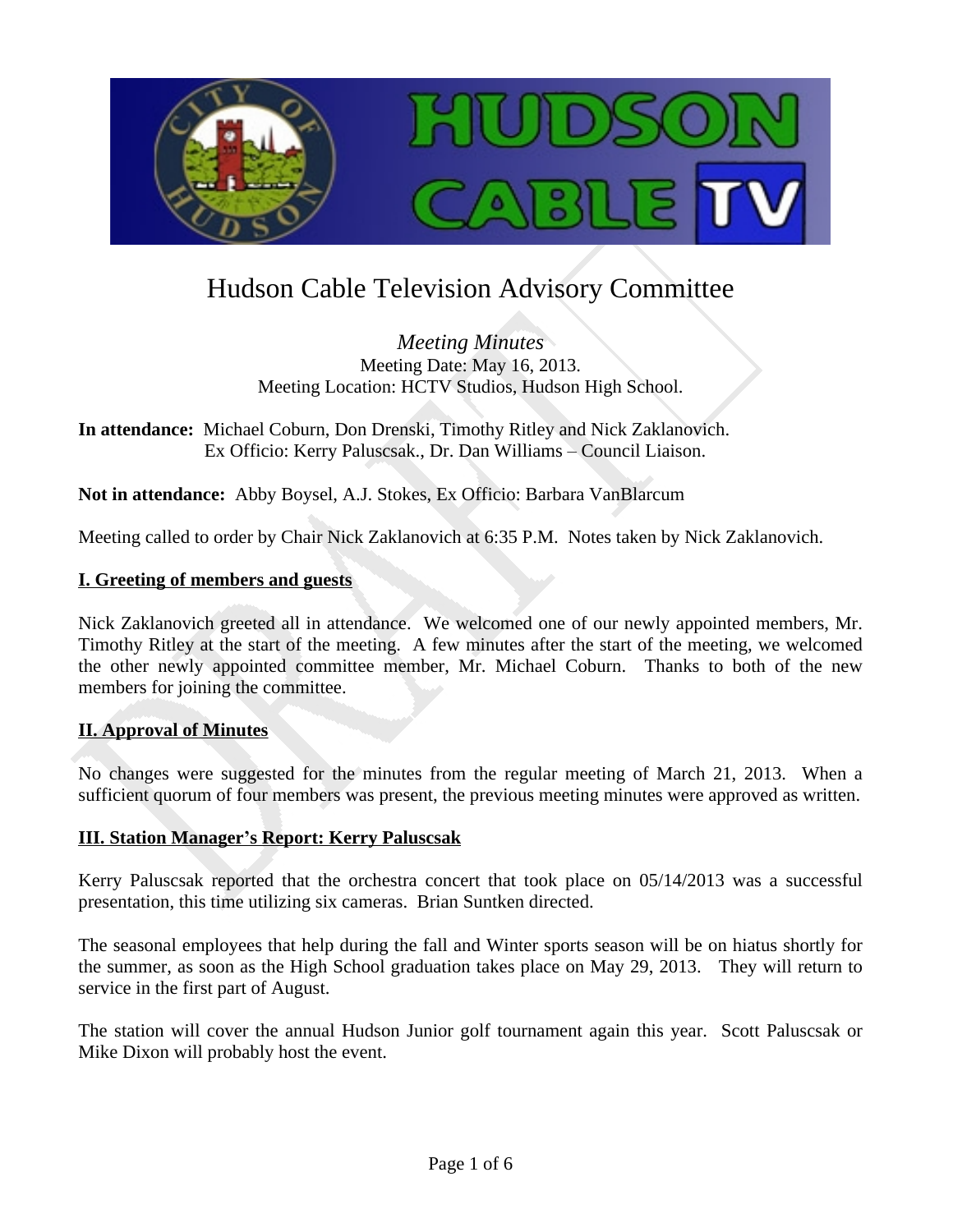## **IV. CAP ACT Update – Kerry Paluscsak**

Kerry reported that American Community Television hopes to have the federal CAP Act reintroduced into Congress soon. The act died in committee at the conclusion of the last Congress. ACT is looking for bi-partisan support for the bill and should not have a problem finding it, as many of the supporters from the last Congress are still on The Hill.

Kerry attended a conference put on by the Alliance for Community Media on Friday, May 10, 2013 in Brunswick, Ohio. Other communities at the conference have had reductions in funding, but the indication is that Time-Warner is not looking at carrying out any such reduction in Hudson, due to the quality of our operation. Time-Warner indicates that they are happy that the franchise fees paid to Hudson are used exclusively for HCTV operations and that fact appears to be a positive factor that they like to see and reward with continued uninterrupted and unreduced franchise payments.

Michael Coburn asked if Kerry has a person at Time-Warner with whom he has regular contact. Kerry said that the TWC government relations representative, Mr. Chris Thomas is the main contact. Kerry added that right now, Time-Warner's digital converter boxes are not programmed to include the HCTV channels 15, 16 & 17. This is a problem, in that Hudson viewers using the digital converter boxes will not see HCTV's channels by default. Time-Warner must manually reconfigure the converter boxes to "map" the HCTV channels into the normal positions of channels 15, 16 & 17. Kerry said that he will be touching base with Mr. Thomas from Time-Warner, to make sure that the channel mapping issue is resolved.

Nick asked if the problem with the channel mapping in the digital converter boxes is a precursor to Time -Warner totally eliminating the regular analog service. Kerry said that passage of the CAP Act will help to keep the cable companies from forcing their customers to use converters attached to their receivers and that in turn, will help keep the analog, or "low end" services alive and that could help with the channel mapping problems.

## **V. Public Access Update – Barbara VanBlarcum**

We missed seeing Barb at the meeting, but since she was not able to attend the meeting, Kerry explained Barbara VanBlarcum's extensive history with and her important function at the station to the two new committee members. Kerry also explained the partnership between HCTV and the Hudson City Schools.

Dr. Williams asked about the Broadcast Journalism class that will be revived in the next school year. Kerry explained that the new class is a zero period class that will not have many inter-workings with HCTV. The class, taught by the graphics teacher, is procuring their own equipment and creating their own small studio, independent of the HCTV operation.

#### **VII. Community Organization Liaison**

The expanded list of community organizations that was distributed at the March meeting has been culled down to the top fifteen groups by a vote of the four members at that meeting. Nick distributed a list of the top 15 target organizations. These are organizations in town that can be contacted by the committee to promote HCTV's availability to serve those organizations. The committee members will be asked to team up and speak at the organization's regular meetings to promote the capabilities of the station to those groups.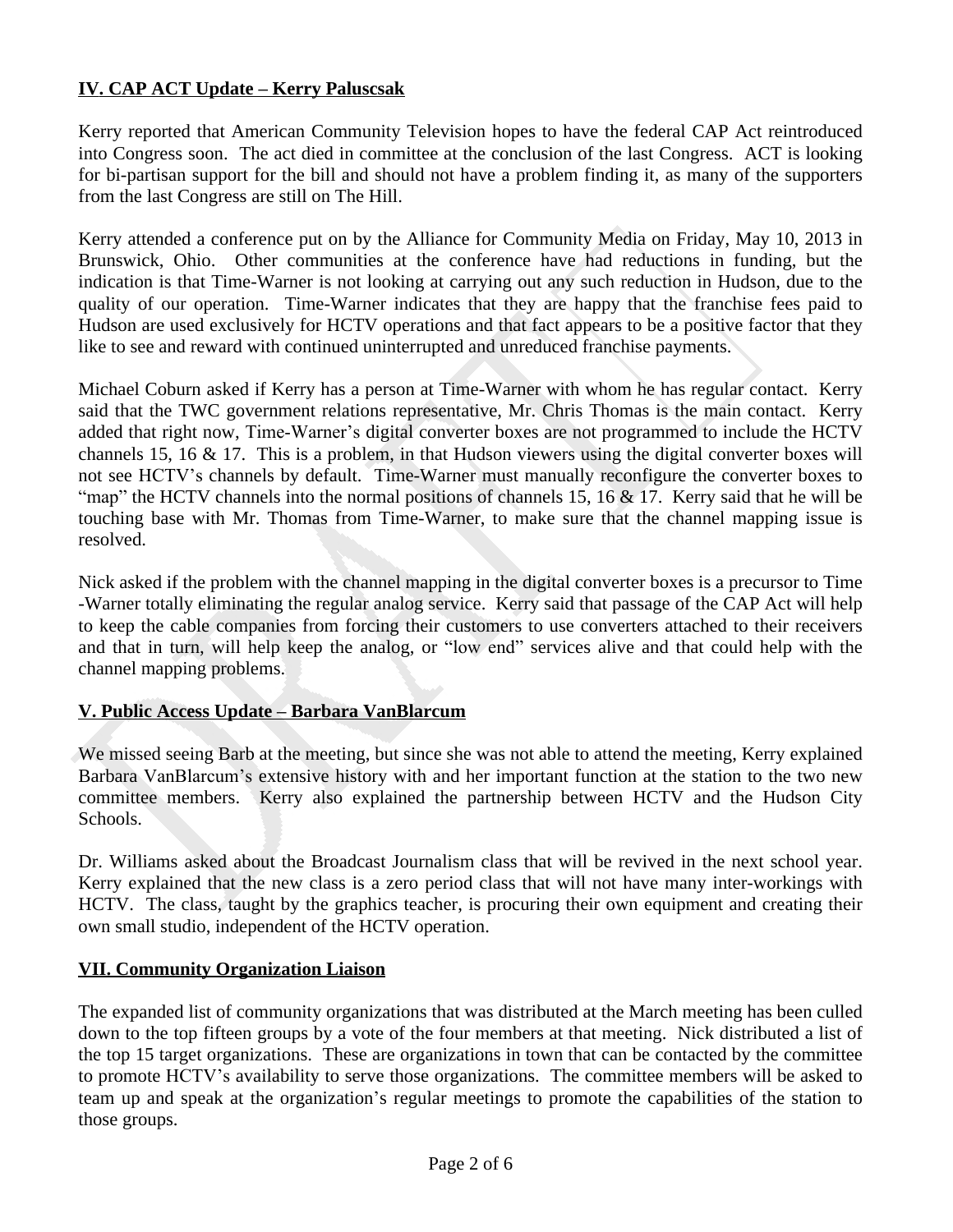### **VII. Community Organization Liaison, continued**

As suggested by Dr. Williams in March, it would also be an opportunity to solicit funds from the organizations, particularly groups that utilize the station and its facilities to broaden the scope of their outreach.

Michael asked about contributions to the station. Kerry explained that the contributions from groups and organizations are underwriting grants that contribute to the station on a yearly basis. Monetary contributions and in-kind contributions are both accepted, with the only restriction being that item prices and special sales cannot be mentioned.

Nick distributed a copy of the organization presentation guide sheet that was created a few meetings ago. While not a rigid document, it can be used as a guide when the members visit the groups in town.

Michael asked if videos produced using consumer grade equipment can be aired on HCTV. Kerry said that home-type videos are certainly welcome on that station. He also added that HCTV has in the past provided supplemental equipment to people that use their consumer level cameras, such as improved microphones, that vastly improves the quality of the home video type productions

Michael asked about the standards regarding the video programs. Kerry explained that as a Public Access operation, HCTV will schedule a submitted program as long as the video and audio signals are of reasonable quality and the submittal meets community standards. Michael said that he was thinking that people that now regularly post their video to YouTube may not even consider using HCTV as an outlet. Promoting the station to that type of video producer may be a fruitful endeavor for the future.

Dr. Williams asked for verification of what we plan to get out of the organization visits. Nick responded that promotion of the station, explaining the promotional or member recruitment value of the station to the organizations, recruiting program producers, either as a group or individually and soliciting support funding were the reasons for the committee member visits to city organizations.

Michael suggested that we should also leave behind some information on the station, following an organization visit, which would include highlights of what we presented and contact information.

Michael asked about contacting businesses in town and not just organizations. Nick mentioned that the planned revival of the Business Link program is an opportunity to get exposure for the station in the business community. Kerry added that Liz Murphy, now the former owner of the Learned Owl Book Shop, is now working with Destination Hudson, so we should keep her in mind when developing the Business Link program.

Nick asked if with the change of ownership at The Learned Owl if the regular contributions from the shop will continue. Kerry said that he expects that contributions from the store will continue.

Dr. Williams suggested that it is important for someone on the committee or the station staff to follow up with the regular contributors to assure that annual renewals of the contributions are addressed. Kerry said that he would look into his contribution records and carry out renewal applications on a timely basis.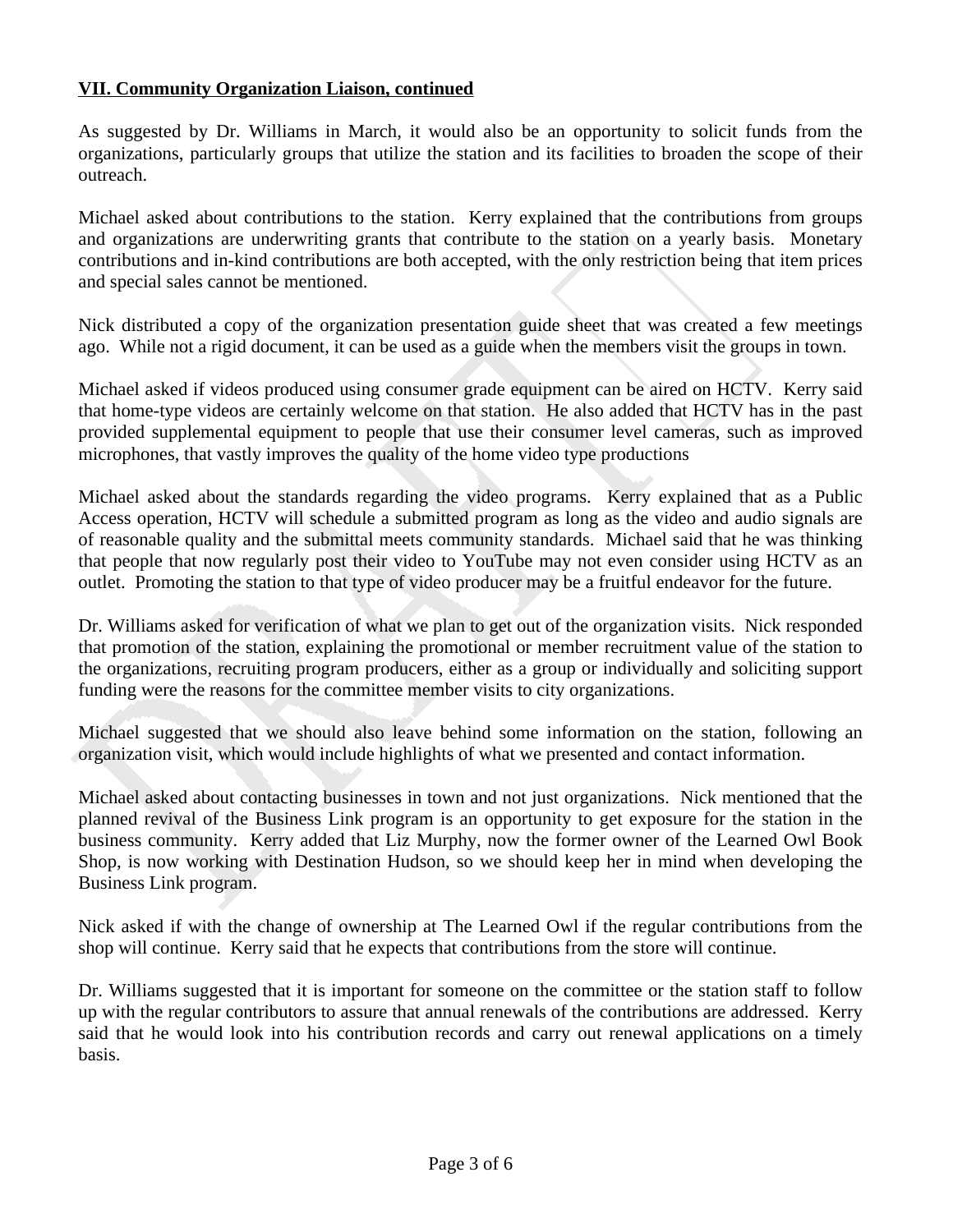## **VIII. Committee Fund Raising Development –Nick Zaklanovich**

Nick reported that he had culled the long list of potential fund raising sources that Barb VanBlarcum and Kathy Franks had created and cut the number of potential grant targets down to the nine most promising providers. Of the most promising sources, Nick ranked them as to which organizations that he felt would be the most likely to approve grants for the HCTV operation. Most of the grant sources listed are local foundations. The suggested grant request needs were listed as programming, equipment and intern help.

Kerry added that the most attractive grant target for programming should be Oral Histories. The station has worked with both Kent State University and the University of Akron to develop questions for Oral Histories. With that foundation in place, Kerry said that it would be wonderful to find funds to hire people to work towards documenting Hudson's history through people that have been in town for a good number of years.

Nick added that several of the organizations that appear on his list of selected grant sources did mention that historic preservation as one of the items that they like to support. Nick said that he will work on getting started on grant applications and will apply for grants according to the organization guidelines.

## **IX. Previous Meeting Follow Up Discussions**

Nick asked about plans for the coming American Legion Memorial Day Parade. Kerry said that HCTV will cover the event, both the parade and the memorial service at Markillie Cemetery. Plans are already in place to have Mr. Tom Vince and Ms. Sherry Beam as the commentators again this year. The plans are to have three or four cameras to cover the main parade route, and have a single camera at the cemetery.

Nick asked about two programs that had been on the station, programs that had the potential to be fixtures on the station, but now appear to have gone silent. The first, "Hudson Huddle" only had one program that was produced during football season and then seemed to disappear. Kerry said that the time involved in producing the show became excessive and the show will probably not be back in the coming year.

Nick also asked about the public access program, "Healthy Hudson". Kerry said that it may be the same situation with the producers of that show: not enough time.

In regards to future access programming, Nick said that the Hudson Health Fair was coming up on Saturday, May 18, 2013. A program was produced at last year's version of the event and plans are in place to cover the 2013 version.

Nick also said that he would not be available to help with the Hudson High School Graduation Ceremonies coverage, due to another commitment on that same evening.

Looking forward, both the Green on the Green and Art on the Green festivities will be covered again this year. However, the Taste of Hudson, covered for the past two years, will be given a break from coverage for 2013.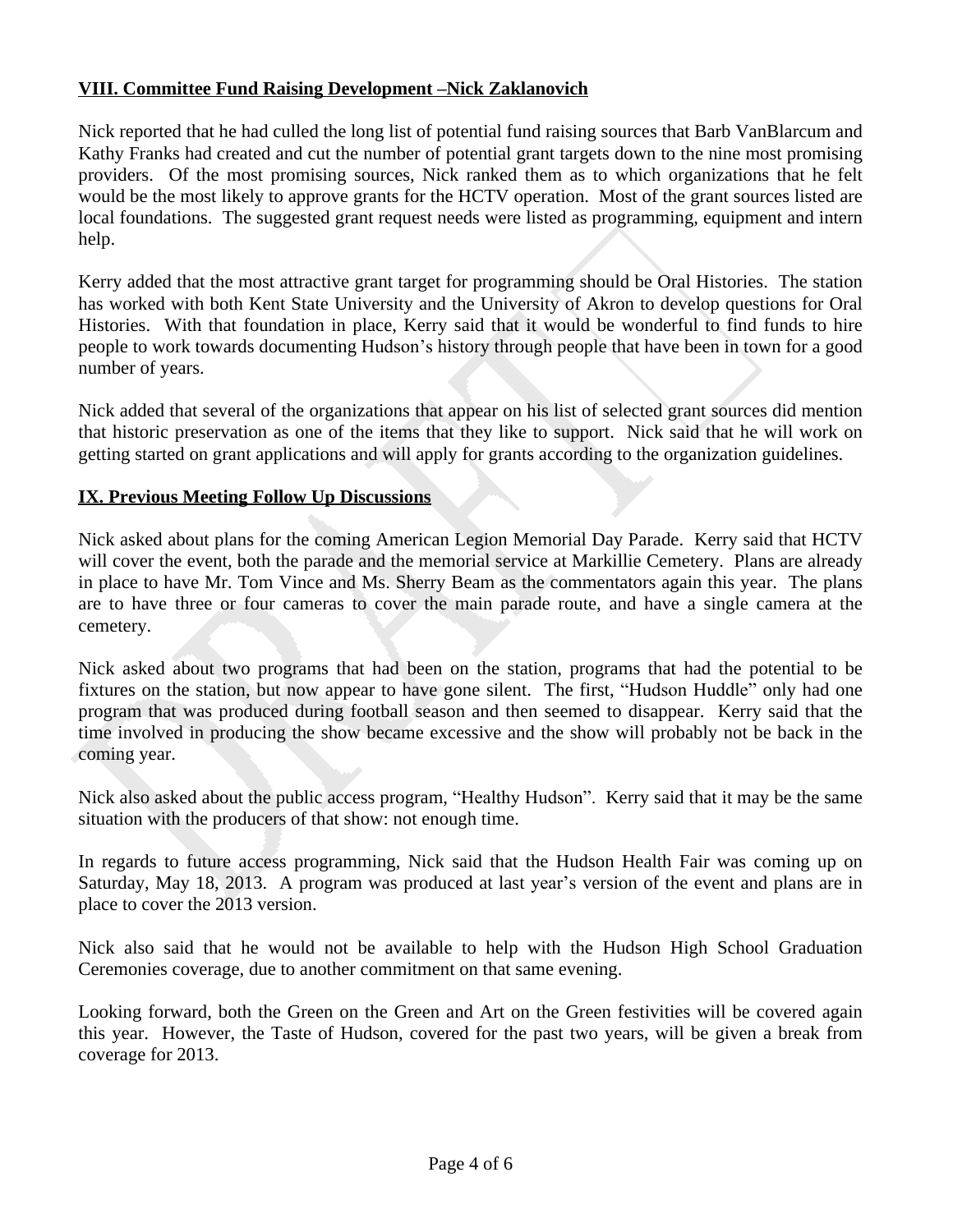## **IX. Previous Meeting Follow Up Discussions, continued**

Nick asked if there was any update on camera location covers for the upper camera positions at Veterans Memorial Stadium. Last year, HCTV was denied access to the covered camera ports and as a result, our brand new high definition cameras and our camera operators were subjected to rain and foul weather, where they would not have, had we been allowed to use the covered camera ports. We had been told that provision for some form of cover would be made for the 2013 season.

Kerry responded that he has had communications with an awning supplier and Mr. Chuck Shilling, facilities manager for the Hudson Schools, in an attempt to get some cover at the stadium for the HCTV equipment for the coming year. Dr. Williams confirmed that he saw that our camera people did encounter severe weather last season and suggested that an effort be made to move along the possibility of awning covers before too long.

Michael asked about the scheduling of sports seen on the station and the personnel required to provide the sports coverage service to the schools and the community. Kerry said that scheduling depends largely on the availability of staff to man the operation for sports coverage. He also added that it is mostly staff that is used during sports productions, with some volunteer help provided.

Dr. Williams asked about the possibility of covering soccer or lacrosse games on the station. Kerry said that HCTV is now capable of covering more stadium events, now that the permanent wiring between the studio and the stadium is in place, but that expansion of coverage will probably not take place for another year. He also added that most sports would lend to better coverage by multiple camera shoots and a commentator in the Press Box. Kerry added that to cover a sport correctly requires 10-11 people, divided between the stadium and the Control Room.

Kerry said that HCTV may add a couple of GoPro miniature high-definition cameras behind the backboards during basketball games next season. That would add an exciting new viewing option to the HCTV basketball coverage.

Nick asked if the TRIAX cabling to the gymnasium was complete. Kerry replied that the wiring is fully installed, but has yet to be terminated. When it is terminated, it will yield the same plug in  $\&$  go capability that is available at the stadium location.

Nick mentioned that he has not yet contacted Mr. Chuck Wiedie, the Hudson community development director, concerning kicking off the Business Link program. The plan is to interview two diverse businesses in town for each monthly half hour program. It makes sense that Mr. Wiedie should have input into which businesses are contacted to appear on the program. Nick said that he would contact Mr. Wiedie in the next few weeks.

Nick said that the committee still has a target of conducting an online viewer survey before the end of 2013. The proposed survey would be linked in through the City of Hudson web site, much like Ellsworth Meadows Golf Course is currently doing. Kerry added that the utility billing service can also be utilized to promote an online survey for HCTV.